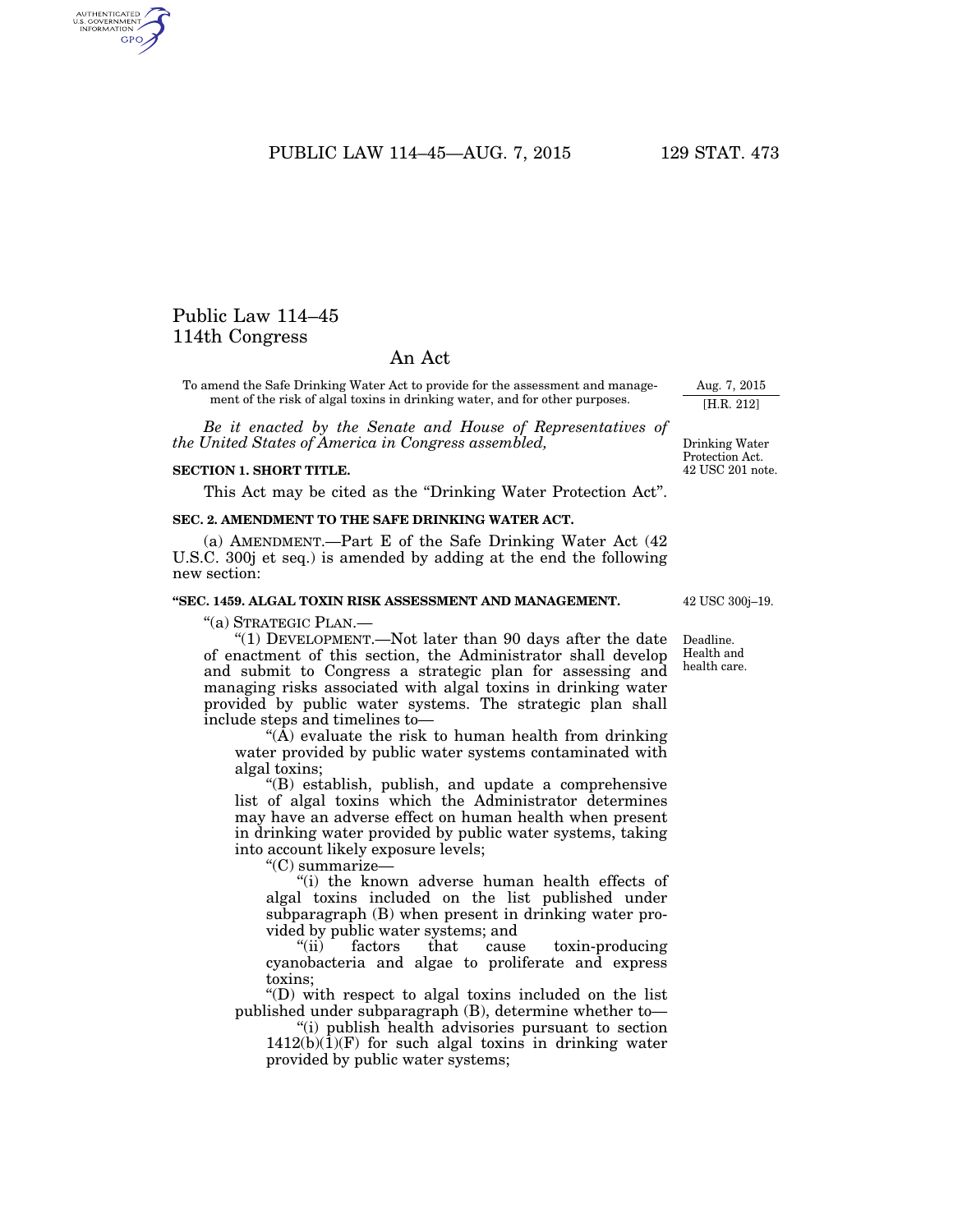''(ii) establish guidance regarding feasible analytical methods to quantify the presence of algal toxins; and

''(iii) establish guidance regarding the frequency of monitoring necessary to determine if such algal toxins are present in drinking water provided by public water systems;

''(E) recommend feasible treatment options, including procedures, equipment, and source water protection practices, to mitigate any adverse public health effects of algal toxins included on the list published under subparagraph (B); and

''(F) enter into cooperative agreements with, and provide technical assistance to, affected States and public water systems, as identified by the Administrator, for the purpose of managing risks associated with algal toxins included on the list published under subparagraph (B).

''(2) UPDATES.—The Administrator shall, as appropriate, update and submit to Congress the strategic plan developed under paragraph (1).

''(b) INFORMATION COORDINATION.—In carrying out this section the Administrator shall—

" $(1)$  identify gaps in the Agency's understanding of algal toxins, including—

''(A) the human health effects of algal toxins included on the list published under subsection  $(a)(1)(B)$ ; and

''(B) methods and means of testing and monitoring for the presence of harmful algal toxins in source water of, or drinking water provided by, public water systems;  $\degree$ (2) as appropriate, consult with—

''(A) other Federal agencies that—

''(i) examine or analyze cyanobacteria or algal toxins; or

"(ii) address public health concerns related to harmful algal blooms;

''(B) States;

''(C) operators of public water systems;

''(D) multinational agencies;

''(E) foreign governments;

''(F) research and academic institutions; and

 $'(G)$  companies that provide relevant drinking water treatment options; and

''(3) assemble and publish information from each Federal agency that has—

''(A) examined or analyzed cyanobacteria or algal toxins; or

''(B) addressed public health concerns related to harmful algal blooms.

"(c) USE OF SCIENCE.—The Administrator shall carry out this section in accordance with the requirements described in section 1412(b)(3)(A), as applicable.

''(d) FEASIBLE.—For purposes of this section, the term 'feasible' has the meaning given such term in section  $1412(b)(4)(D)$ .".

(b) REPORT TO CONGRESS.—Not later than 90 days after the date of enactment of this Act, the Comptroller General of the United States shall prepare and submit to Congress a report that includes—

Health and health care.